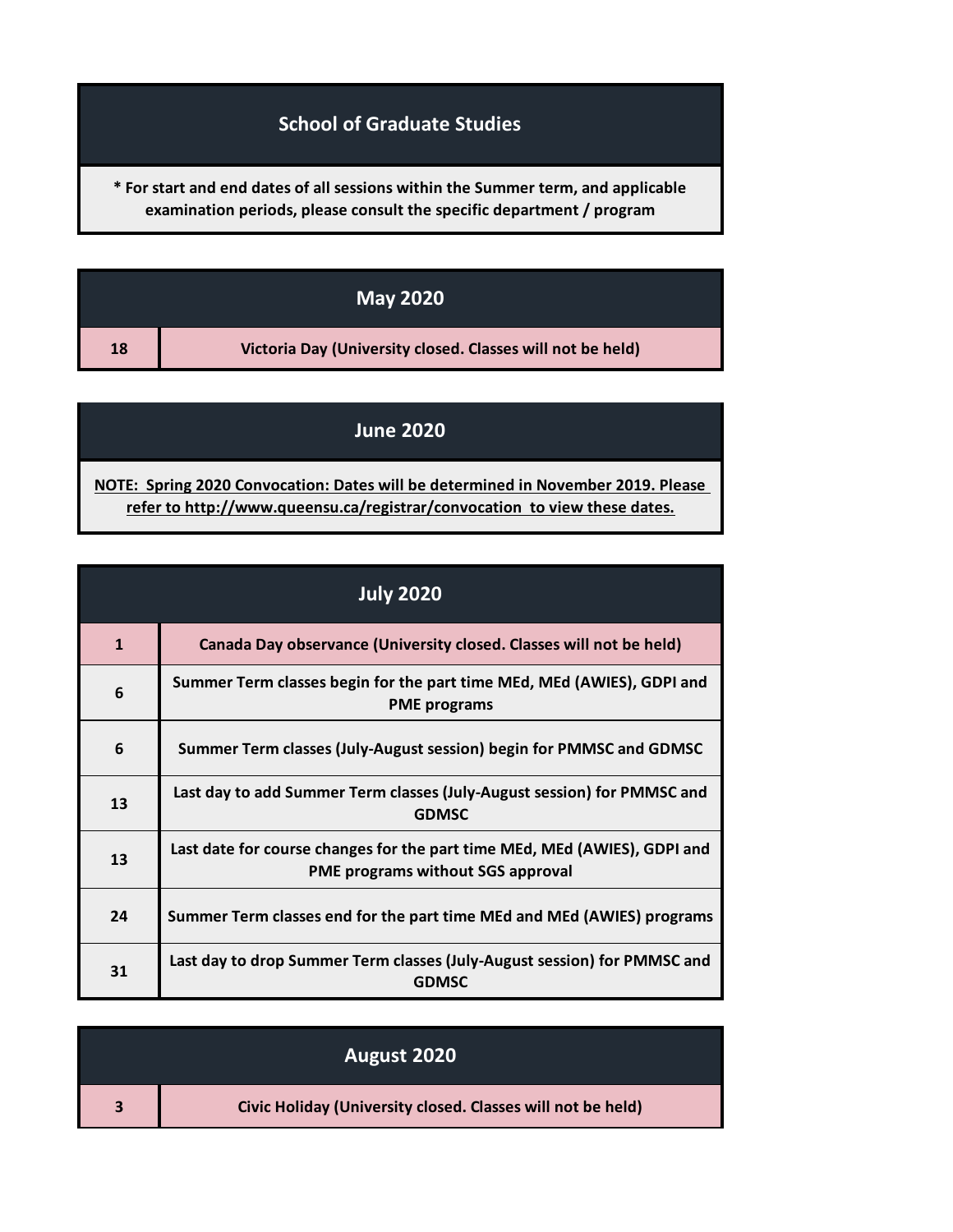| 10    | Summer Term classes end* (except for Summer Term graduate programs in<br>Education) |
|-------|-------------------------------------------------------------------------------------|
| 12,13 | <b>Summer Term examination period* (TENTATIVE)</b>                                  |
| 21    | Summer Term classes end for the GDPI and PME programs                               |
| 31    | Summer Term classes end (July-August session) for PMMSC and GDMSC                   |
| 31    | Summer Term ends*                                                                   |

| September 2020          |                                                                                                                                  |
|-------------------------|----------------------------------------------------------------------------------------------------------------------------------|
|                         | <b>Fall Term begins</b>                                                                                                          |
| $\overline{\mathbf{z}}$ | Labour Day (University closed. Classes will not be held)                                                                         |
| 8                       | <b>Fall Term classes begin</b>                                                                                                   |
| 21                      | Fall Term classes begin for GDPI and PME programs                                                                                |
| 30                      | Last date for reporting to the School of Graduate Studies completion of<br>degree requirements to make the Fall 2020 degree list |
| 30                      | Fall Term Tuition fees, or fee payment arrangements, due - Exception: OSAP<br>students                                           |

| October 2020 |                                                                                                                                                                    |
|--------------|--------------------------------------------------------------------------------------------------------------------------------------------------------------------|
| 9            | Last date for course changes for the Fall 2020 Term without SGS approval                                                                                           |
| 12           | Thanksgiving Day (University closed. Classes will not be held)                                                                                                     |
| 15           | Last date to apply to graduate for Fall 2020 (TENTATIVE)                                                                                                           |
| 16           | University Day (Classes will be held)                                                                                                                              |
| $26 - 30$    | Fall mid-term break (applicable to undergraduate students in programs in<br>Arts and Science, School of Nursing, Engineering and Applied Science, and<br>Commerce) |

**November 2020**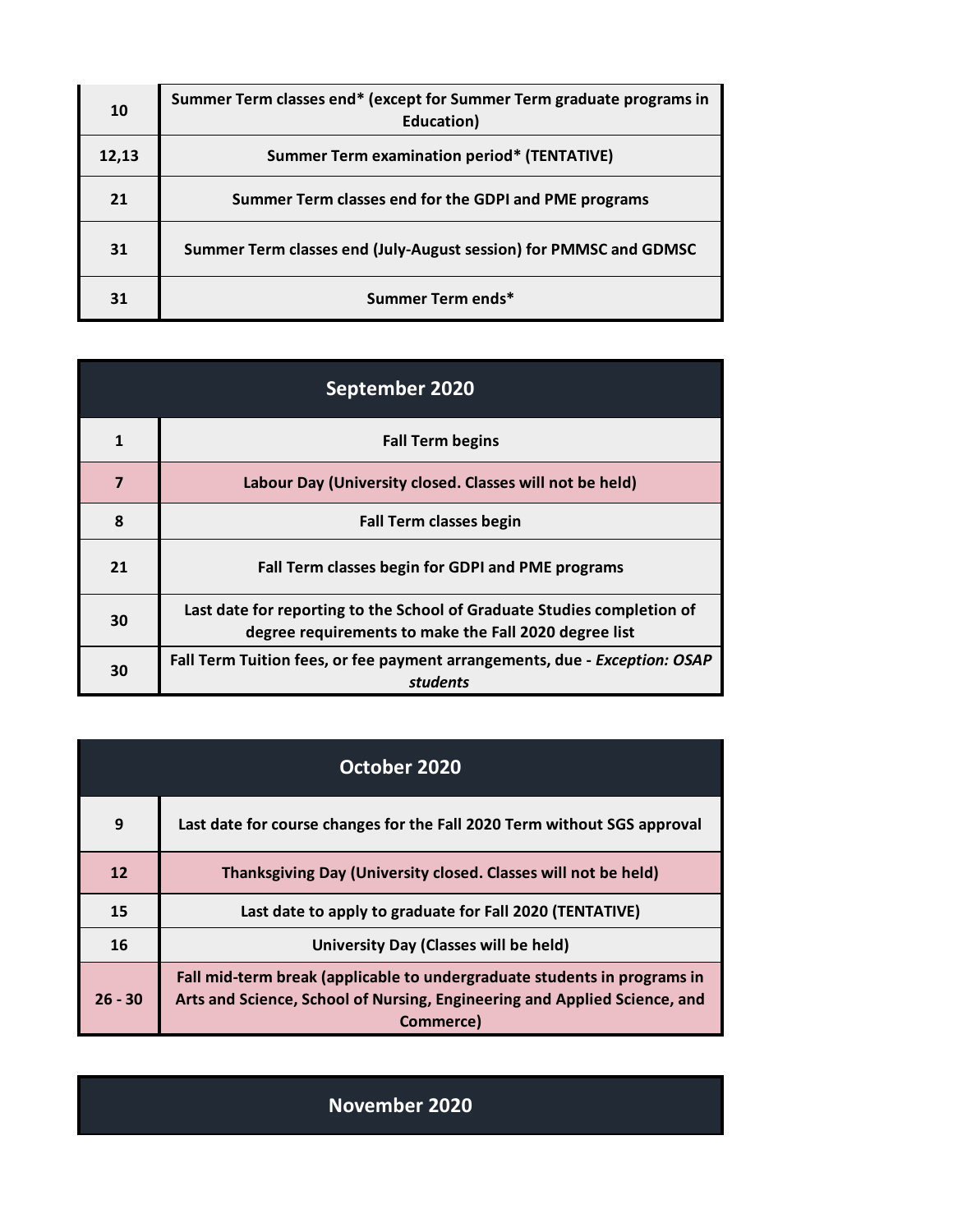| NOTE: Fall 2020 Convocation dates will be published by the Office of the University Registrar |  |
|-----------------------------------------------------------------------------------------------|--|
| in June 2020. Finalized dates will be posted here:                                            |  |
| http://www.queensu.ca/registrar/convocation                                                   |  |
| Remembrance Day observance (Classes cancelled 10:30 - 11:30 a.m.)                             |  |
| Fall term classes end for GDPI and PME programs                                               |  |
|                                                                                               |  |

| December 2020           |                                                                                                       |
|-------------------------|-------------------------------------------------------------------------------------------------------|
| 1                       | First date to Apply to Graduate in Spring 2021 (TENTATIVE)                                            |
| 6                       | <b>Commemoration Day (academics cancelled except for clinical responsibilities</b><br>and field work) |
| $\overline{\mathbf{z}}$ | <b>Fall Term classes end</b>                                                                          |
| $8 - 9$                 | Fall term pre-assessment study period                                                                 |
| $10 - 23$               | Final assessments in Fall Term classes and mid-year assessments in multi-term<br>classes              |
| 31                      | <b>Fall Term ends</b>                                                                                 |

| January 2021 |                                                                                                                |
|--------------|----------------------------------------------------------------------------------------------------------------|
|              | New Year's Day (University closed. All classes cancelled)                                                      |
| 1            | <b>Winter Term begins</b>                                                                                      |
| 4            | International Student Orientation for Winter Term admissions                                                   |
| 8            | Last date to drop Fall-Winter (full) courses without SGS approval                                              |
| 10           | Winter Term Tuition fees, or fee payment arrangements, due for graduate<br>students - Exception: OSAP students |
|              | <b>Winter Term classes begin</b>                                                                               |

|    | <b>February 2021</b>                                              |
|----|-------------------------------------------------------------------|
| 4  | Last date for course changes for Winter Term without SGS approval |
| 15 | Family Day (University closed. Classes will not be held)          |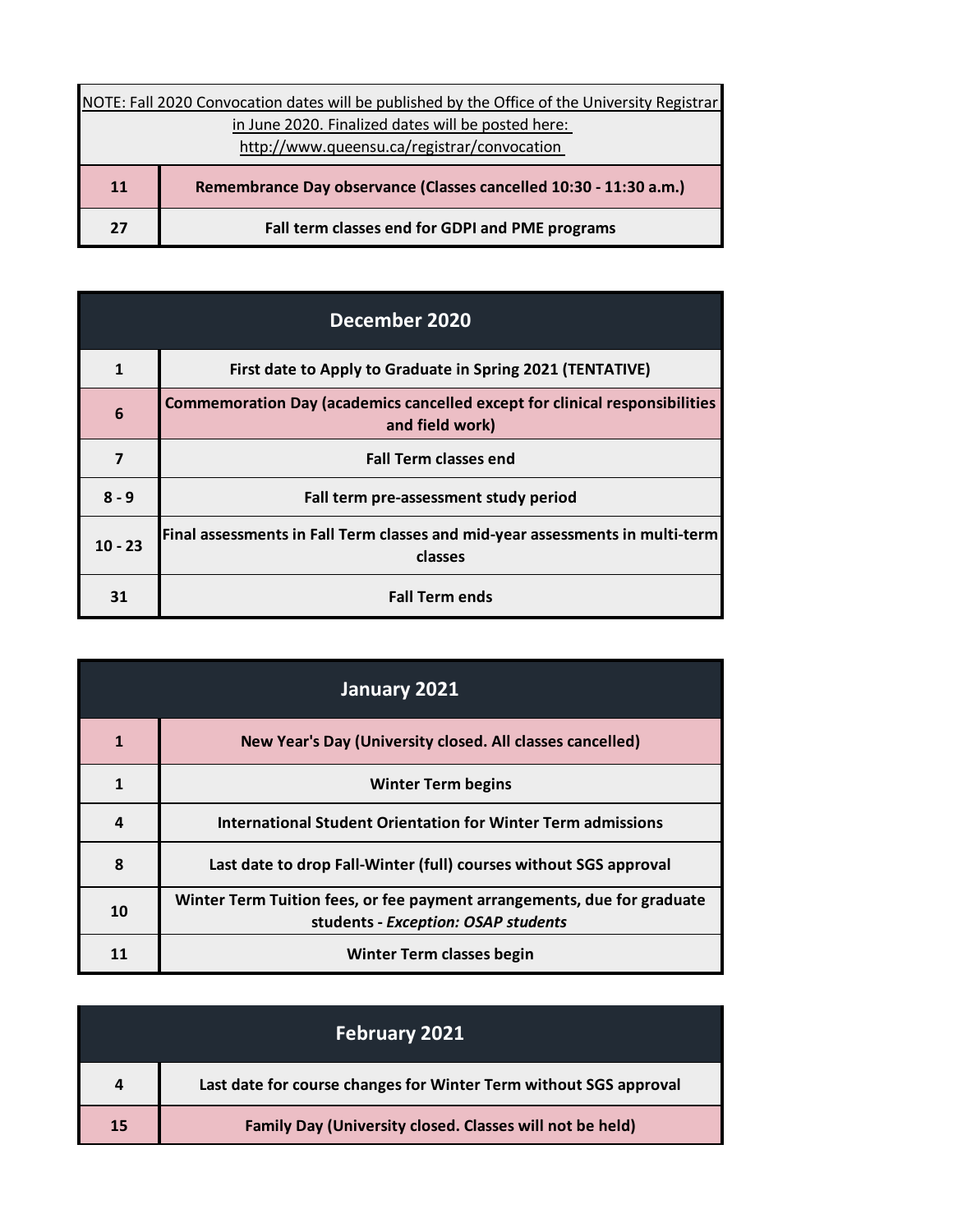**16-19**

## **March 2021**

| <b>April 2021</b> |                                                                                                                                    |
|-------------------|------------------------------------------------------------------------------------------------------------------------------------|
| $\overline{2}$    | Good Friday (University closed. Classes will not be held)                                                                          |
| 9                 | <b>Winter Term classes end</b>                                                                                                     |
| $10 - 13$         | Winter Term pre-examination study period                                                                                           |
| $14 - 30$         | <b>Winter Term Examinations period</b>                                                                                             |
| 30                | Last date for reporting to the School of Graduate Studies completion of<br>degree requirements to make the Spring 2021 degree list |
| 30                | <b>Winter Term ends</b>                                                                                                            |
| 30                | Last date to apply to graduate in SOLUS in Spring 2021 (TENTATIVE)                                                                 |

## **May 2021**

**[NOTE: Sp](http://www.queensu.ca/registrar/convocation)ring 2021 Convocation: Dates will be determined in November 2020. Please [refer](http://www.queensu.ca/registrar/convocation) to http://www.queensu.ca/registrar/convocation to view these dates.**

|    | Summer Term begins*                                               |
|----|-------------------------------------------------------------------|
| 6  | Summer Term tuition fees, or fee payment arrangements, due        |
| 10 | Summer Term classes begin (May-June session) for PMMSC and GDMSC  |
| 10 | Summer Term classes begin*                                        |
| 21 | Last date for course changes for Summer term without SGS approval |
| 24 | Victoria Day (University closed. Classes will not be held)        |

**June 2021**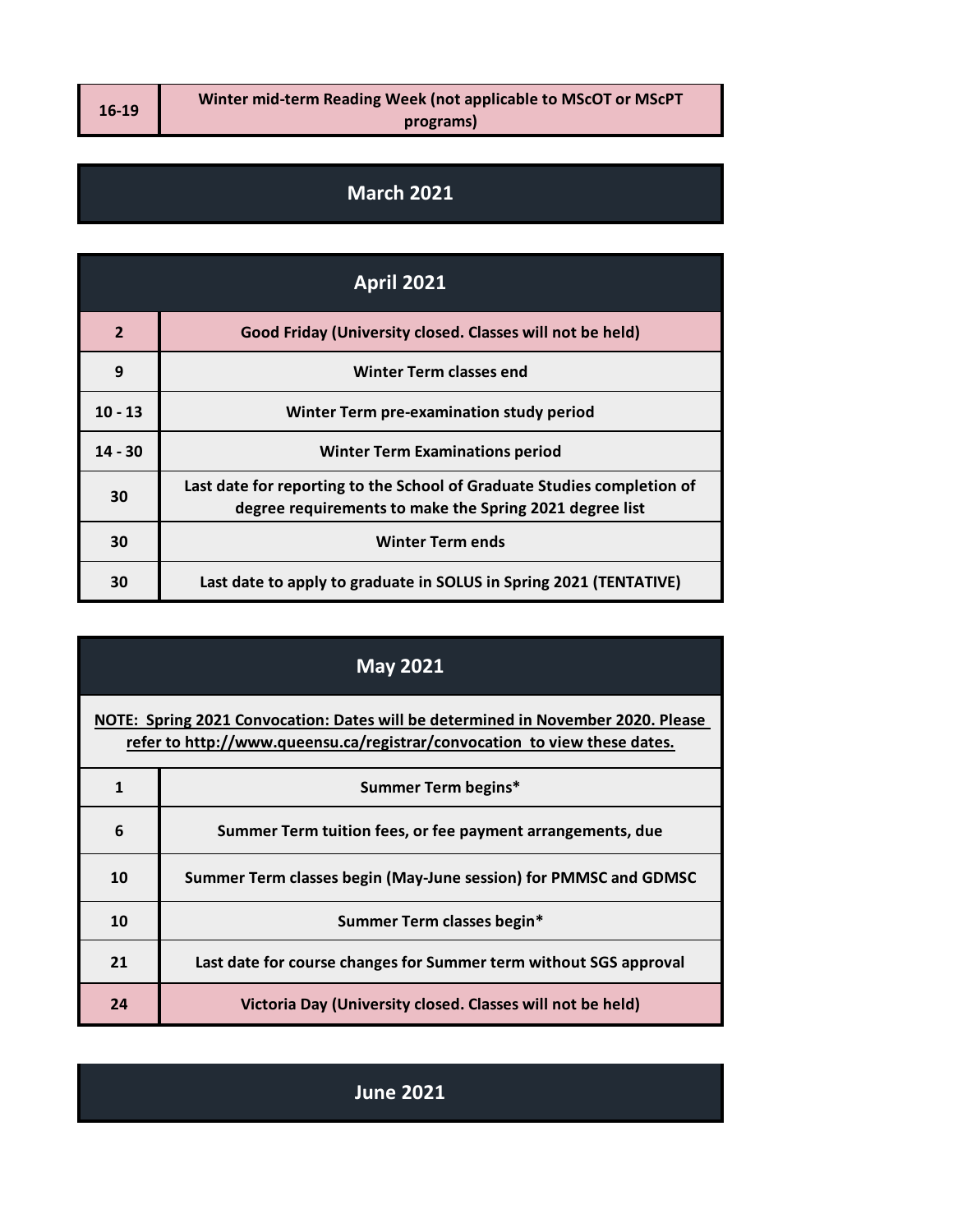| NOTE: Spring 2021 Convocation: Dates will be determined in November 2020. Please<br>refer to http://www.queensu.ca/registrar/convocation to view these dates. |                                                                                                      |  |
|---------------------------------------------------------------------------------------------------------------------------------------------------------------|------------------------------------------------------------------------------------------------------|--|
| 4                                                                                                                                                             | Last day for course changes for Summer Term classes (May-June session) for<br><b>PMMSC and GDMSC</b> |  |
| 30                                                                                                                                                            | Summer Term classes end (May-June session) for PMMSC and GDMSC                                       |  |

| <b>July 2021</b> |                                                                                                                |  |
|------------------|----------------------------------------------------------------------------------------------------------------|--|
| $\mathbf{1}$     | Canada Day (University closed. Classes will not be held)                                                       |  |
| 5                | Summer Term classes begin (July-August session) for PMMSC and GDMSC                                            |  |
| 6                | Summer Term classes begin for part time MEd, MEd (AWIES), GDPI and PME<br>programs                             |  |
| 12               | Last day to add Summer Term classes (July-August session) for PMMSC and<br><b>GDMSC</b>                        |  |
| 13               | Last date for course changes for the part time MEd, MEd (AWIES), GDPI and<br>PME programs without SGS approval |  |
| 15               | First date to apply to graduate for Fall 2021 (TENTATIVE)                                                      |  |
| 24               | Summer Term classes end for the MEd and MEd (AWIES) programs                                                   |  |
| 30               | Last day to drop Summer Term classes (July-August session) for PMMSC and<br><b>GDMSC</b>                       |  |

| August 2021    |                                                                                     |  |
|----------------|-------------------------------------------------------------------------------------|--|
| $\overline{2}$ | Civic Holiday (University closed. Classes will not be held)                         |  |
| 13             | Summer Term classes end* (except for Summer term graduate programs in<br>Education) |  |
| $16 - 18$      | Summer Term examination period* for 6W2 summer term classes                         |  |
| 21             | Summer Term classes end* (GDPI and PME programs)                                    |  |
| 31             | Summer Term classes end (July-August session) for PMMSC and GDMSC                   |  |
| 31             | Summer Term ends*                                                                   |  |